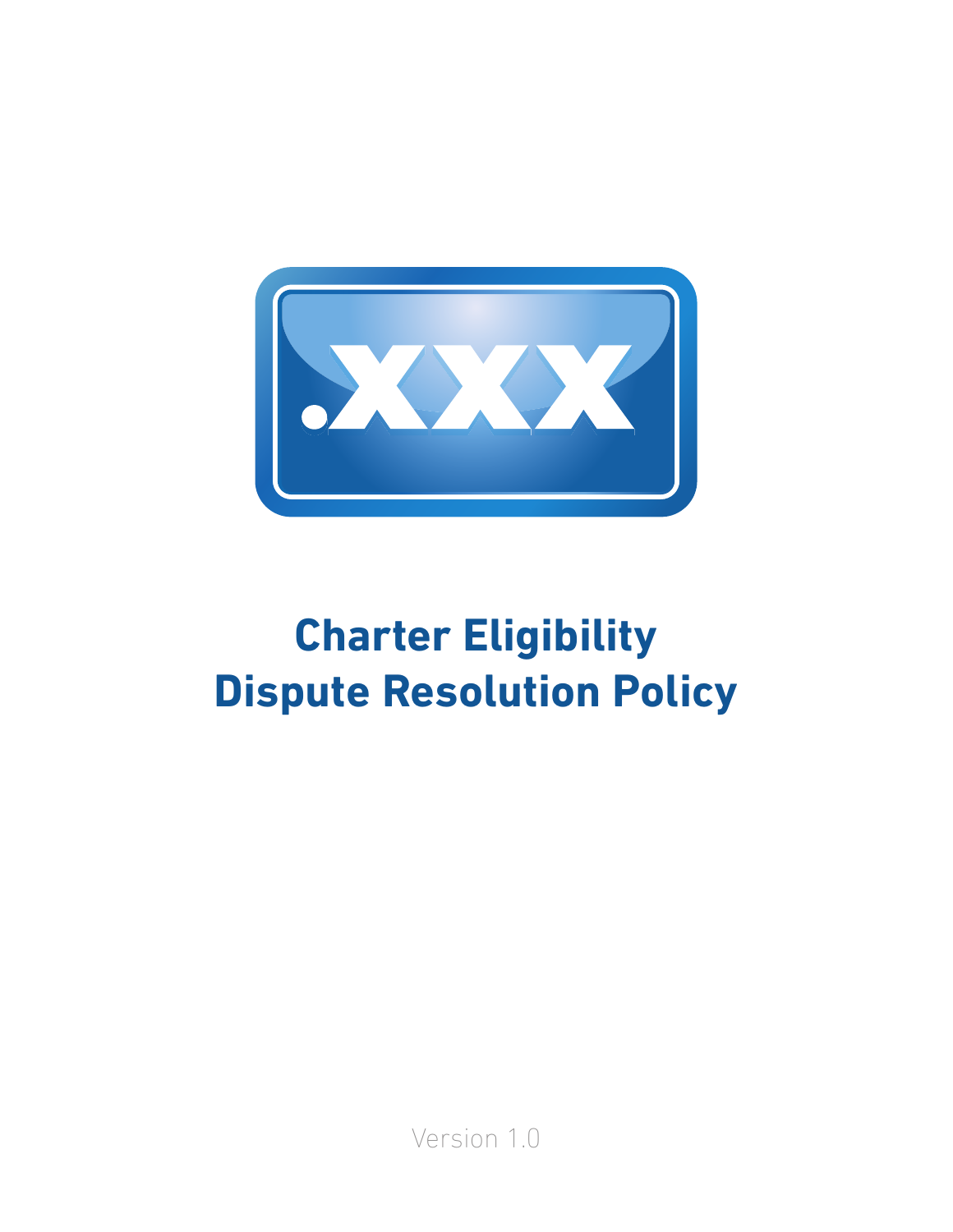# **Charter Eligibility Dispute Resolution Policy**

This ICM Registry LLC (the "Registry") Charter Eligibility Dispute Resolution Policy (the "CEDRP") is incorporated by reference into the Registry-Registrant Agreement. This CEDRP shall become effective as of September 1, 2011.

## **1. Purpose**

Domain names in the .XXX TLD can be registered or reserved. This CEDRP describes standards that will be applied to resolve challenges to registered names in the .XXX TLD on the basis of alleged use inconsistent with the qualifications for registration. This CEDRP will not be applied to Registry-reserved names in the .XXX TLD, including without limitation Premium Names.

# **2. Applicable Disputes**

A registered domain name in the .XXX TLD will be subject to an administrative proceeding upon submission of a complaint showing by clear and convincing evidence that the domain name in the .XXX TLD has been improperly registered or used under one or more of the circumstances in this section.

Any claim premised on non-use or improper use of a registered domain name in the .XXX TLD under this CEDRP shall be evaluated in light of practical circumstances relative to the length of time the domain name has been registered by its registrant and the adequacy thereof for engaging in preparation for eligible use of the domain name. Use constituting "non-commercial commentary or criticism" of a specific person or business entity targeted by a registered domain name in the .XXX TLD will not be deemed a legitimate use, in contrast to the provision of bona fide legal or policy advocacy services, commercial parody, satire, and other varieties of commercial nominative, comparative use which shall be deemed legitimate uses of domain names in the .XXX TLD under this CEDRP.

## **a. Registration Or Use Inconsistent With Community Eligibility**

A complaint under this section shall be required to show that a registered domain name in the .XXX TLD has not been registered or used in compliance with the Sponsored Community eligibility criteria as further defined in the Registry-Registrant Agreement.

## **b. Improper Sunrise A Registration**

A complaint under this section shall be required to:

(i) show that a registered domain name in the .XXX TLD has not been registered in compliance with the provisions the Registry Sunrise Program as they relate to Sponsored Community Adult Trademark Rights Holders ("AT" applicants), or Sponsored Community Existing Domain Name registrants ("AD" applicants); and

(ii) be submitted to the Provider prior to September 1, 2012.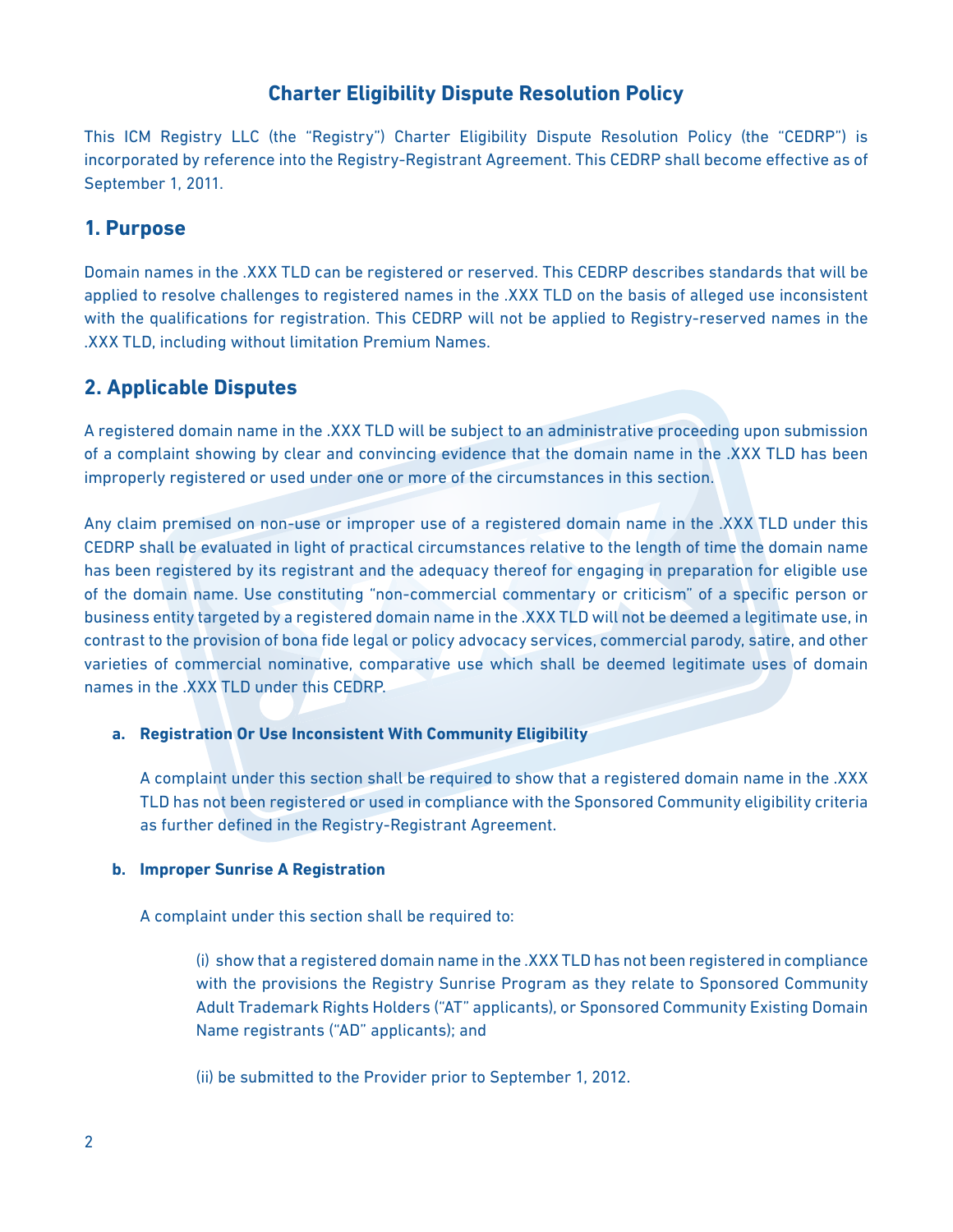## **3. Remedies**

The sole remedy available to a complainant for a proceeding under this CEDRP shall be cancellation of the registration and return of the cancelled domain name to the pool of available names available for registration in the .XXX TLD.

## **4. Procedure**

#### **a. Dispute Resolution Provider / Selection of Procedure**

A Complaint under this CEDRP shall be submitted to the National Arbitration Forum ("Provider") by submitting the complaint directly to that Provider. The Provider will administer the proceeding and select a qualified and eligible Evaluator ("Evaluator"). The Provider shall establish Rules, subject to the approval of the Registry, setting forth a fee schedule and other technical and process requirements for a dispute under this CEDRP ("Rules"). The proceedings under this CEDRP will be conducted according to this CEDRP and the applicable Rules of the Provider.

#### **b. Registry's or Registrar's Involvement**

In proceedings not initiated by the Registry or registrar, neither the Registry nor registrar will participate in the administration or conduct of any proceeding before an Evaluator. In any event, neither the Registry nor the registrar is or will be liable as a result of any decisions rendered by the Evaluator.

Any domain names in the .XXX TLD involved in a CEDRP proceeding will be locked against transfer to another domain name holder or another registrar during the course of a proceeding. The contact details of the holder of a registered domain name in the .XXX TLD will be provided to the Provider by the registrar's publicly available Whois database record for the relevant registrant. The Registry and the applicable registrar will comply with any Evaluator decision and make all appropriate changes to the status of the domain name registration(s) in their Whois databases.

#### **c. Parties**

The registrant of a registered domain name in the .XXX TLD shall be promptly notified by the Provider of the commencement of a dispute under this CEDRP, and shall have thirty (30) days in which it may contest the allegations of the complaint or show other cause why the complaint should not be granted in accordance with this CEDRP or the conditions under which the domain name in the .XXX TLD has been registered or used. In all cases, the burden of proof shall be on the complainant, and default or other failure of the holder of the registered name shall not constitute an admission to any allegation of the complaint, which may only be granted on clear and convincing grounds. The Provider shall promptly notify all named parties in the dispute, as well as the registrar and the Registry of any decision made by an Evaluator.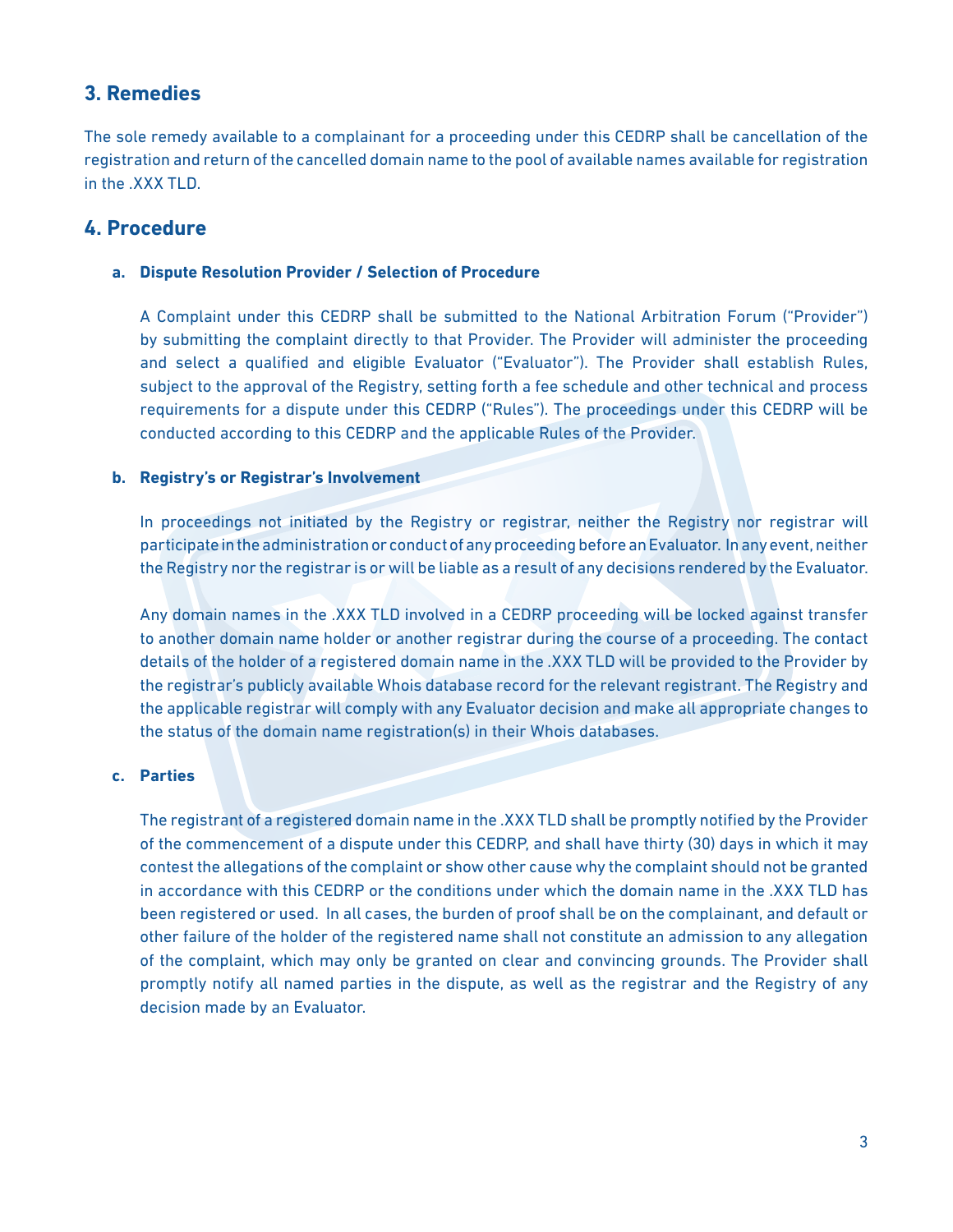#### **d. Decisions**

(i) the Evaluator may state the basis on which the decision is issued in summary format and may include such commentary or guidance as the Evaluator deems appropriate;

(ii) the decision shall state whether a registered name in the .XXX TLD is to be cancelled or the status quo maintained; and

(iii) no information regarding decisions made under this CEDRP will be publicly published by the Registry, the Provider or the Evaluator; only aggregate statistical information about the CEDRP process itself, including decision percentages, may be published by the Registry and/or Provider.

#### **e. Implementation**

If an Evaluator's decision requires a change to the status of a registered name, the registrar and/or Registry will wait ten (10) business days after communication of the decision before implementing that decision, unless the registrant submits to the Registry during that ten (10) day period official documentation (such as a copy of a complaint, file-stamped by the clerk of the court) that the registrant has commenced a lawsuit to preserve its claimed rights in a court of competent jurisdiction over the parties and the domain name. If such documentation is received no further action shall be taken until the Registry receives (i) evidence satisfactory to the Registry of an agreed resolution between the parties; (ii) evidence satisfactory to Registry that registrant's lawsuit has been dismissed or withdrawn; or (iii) a copy of an order from such court dismissing such lawsuit or otherwise directing disposition of the domain name.

#### **f. Representations and Warranties**

Parties to a dispute under this CEDRP shall warrant that all factual allegations made in the course thereof are true and correct to the best of their knowledge, shall remain subject to all representations and warranties made in the course of registration of a disputed domain name.

## **5. Maintaining the Status Quo**

During a proceeding under the CEDRP, the domain name shall be locked against transfers between registrants and/or registrars. In the event the domain name(s) is due to expire during a proceeding, the name shall proceed to a temporarily reserved status if it is not renewed by the registrant; the CEDRP proceeding, in that case, shall be terminated.

## **6. Indemnification / Hold Harmless**

The parties shall hold the registrar, the Registry, the Provider, and the Evaluator harmless from any claim arising from operation of the CEDRP. Neither party may name the registrar, the Registry, the Provider, or the Evaluator as a party or otherwise include the registrar, the Registry, the Provider, or the Evaluator in any judicial proceeding relating to the dispute or the administration of the CEDRP policy.